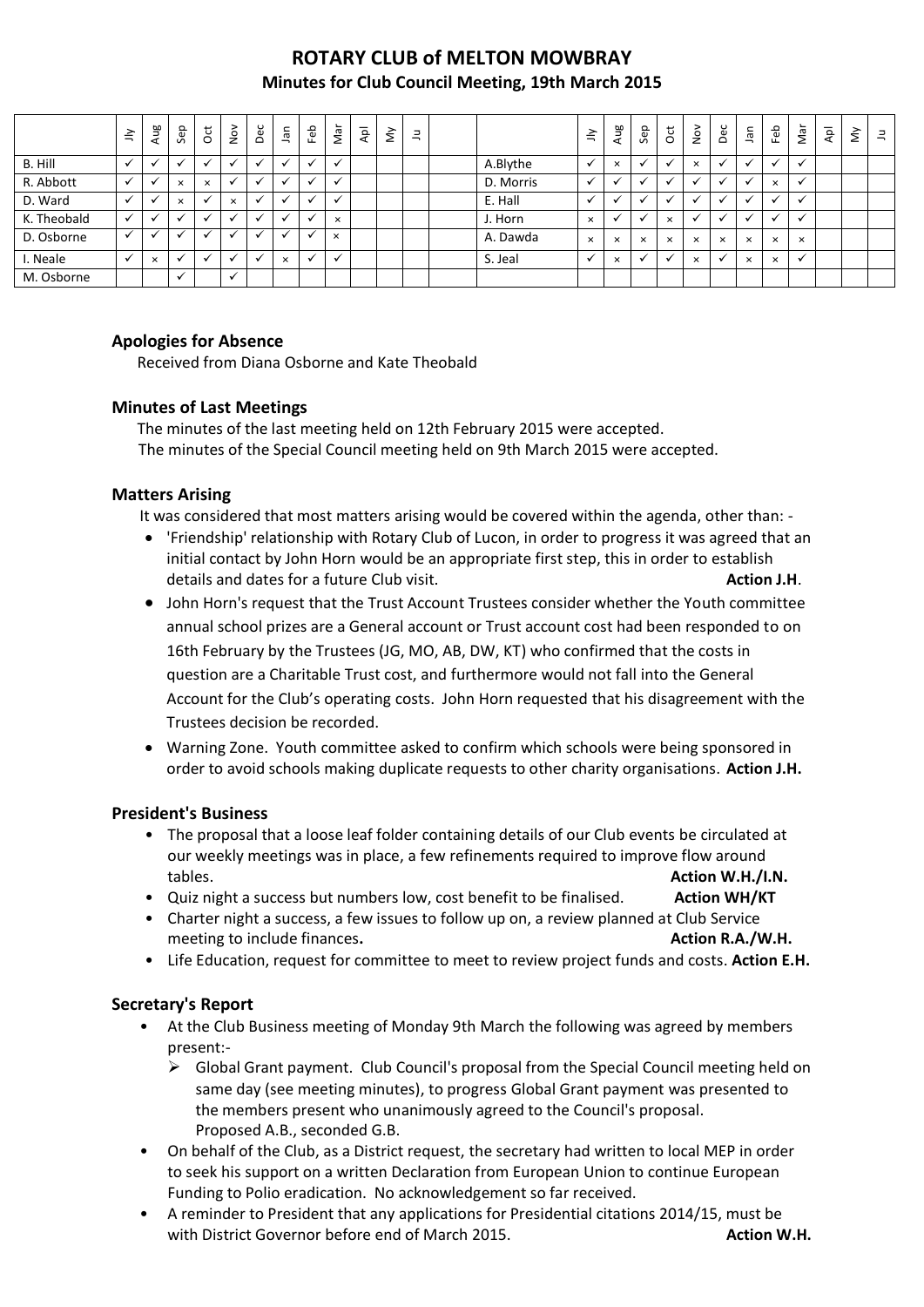- District Assembly. On Saturday 9th May 2015, list of attendees to be established and returned before 27th April 2015. Attendees registration costs will be paid for by Club, but meal c*o*sts to be individuals expense. Support at registration desk is also requested by John Dehnel. Secretary to circulate details to members. **Action R.A./D.W**.
- **AGM.** 27th April, Committee reports, names of incoming committee chairs, General budget and membership fees for 2015/16 requested by 20th April. Ideally for next Club Council meeting on 16th April. **Action R.A. /KT./WH./Committee chairs. Action R.A. /KT./WH./Committee chairs.**
- District Directory 2015/16, updates, will be requested in next few weeks**. Action D.W**.

## **Treasurer's Report**

- The Treasurer was unable to attend due to illness, but had circulated a statement of accounts and committee balances as at 18th March 2015. No questions were raised.
- Global Grant letter prepared for RF(UK) detailing the allocation of monies from involved Rotary Clubs, ready to send with cheque for £25,626.88 on receipt of donations from Rotary Club of Towcester and Northampton Becket. Treasurer was asked to consider transfer of funds by bank transfer. **Action K.T. Action K.T. Action K.T.**
- Cheque from Senior Town Warden, a Charter dinner donation, agreed to be allocated towards Homestart funds. **Action K.T**.

### **Diary**

• The diary generally complete, but difficulty in establishing a suitable date for a Safari supper event, may have to be deferred. **Action J.H. Action J.H. Action J.H.** 

# **Committee Reports**

## **Club Service, Fundraising and Communications**

- Last meeting cancelled due to Special Club Council meeting being requested.
- Summer Ball date fixed, committee progressing the details, with fliers being prepared. The Rotary Club of Melton Belvoir had however pulled out, so benefit split now defined as 50% to Air Ambulance with 25% each to charities of the two Rotary Clubs of Melton Aurora and Melton Mowbray. **Action R.A.**

### **International/Foundation**

- District Foundation Lunch. Sunday 19th April, A.B. to circulate list on Monday. **Action A.B.**
- A document proposing a method of funding our annual Foundation donation through voluntary contribution was tabled by John Horn. Council agreed that further clarification with a summary of all options be prepared ready for further discussion at May's meeting with a view to present a proposal at Club Business meeting of 18th May. **Action JH/AB/JD**
- District Foundation funding, an additional £2k of funding now available for allocation, the 'Arts Project' from Community to be considered for an application. Action E.H./ A.B.
- **International,** application for Global Grant for \$123,116 approved after further clarifications requested by assessors. Details defined within Special Club Council meeting of 9th March 2015. Letter and cheque to RF(UK) ready to send - see Treasurer's report. **Action K.T.**
- International fundraising lunch planned for 22nd March at Janet Shortland's house.
- A. B. to visit Philippines to review Global Grant project during April 2015. **Action A.B.**

### **Youth,**

- Young Musician. District Final held on 7th March 2015 a very successful competition. Youth Speaks. Our entrants came first in the Senior category, and second in the Intermediates, as a result both go through to the Regional final at Catmose College on 26th April 2015.
- Warning Zone, accounts with full details of schools and costs involved now available. A review of the data supplied to be undertaken by the Joint Youth committee to provide **Council with an appropriate summary. Action J.H. Action J.H.**

### **Community**

• Art Group Project. Council unanimously supported Eric Hall's proposal to donate £1000 from Community allocated funds to this project. In addition, MMBC has agreed to give a matching donation.

An application for District Foundation funding is also to be considered following the news that additional District funds are now available.

E. H. to present project to Monday's Club Business meeting for approval. **Action E.H.**